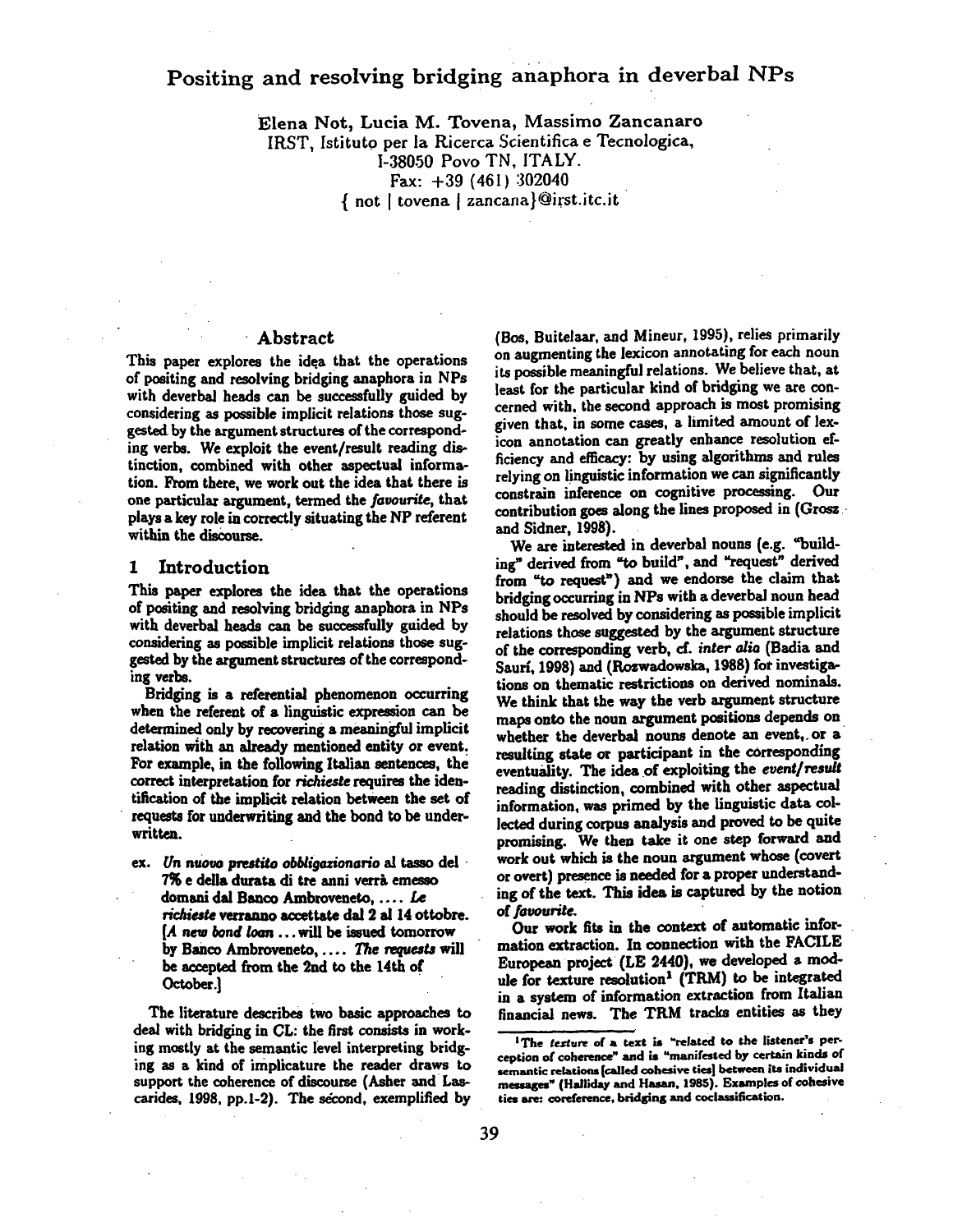are introduced in the discourse and uses a set of declarative rules to guess Which cohesive ties hold for a certain referring expression. An exploratory corpus analysis (on 13 Italian financial news for a total of 1467 words) showed that bridging is a frequent anaphoric phenomenon (43,3% of the total cohesive links). Moreover, NPs with a deverbal noun as head amounted to 19.6% of the NPs in the corpus and 21% of the bridgings came from deverbals. Building on observations made on our corpus, we first formulated hypotheses for bridging resolution in linguistic terms. Then we went back to our corpus to verify their consistence with respect to the data. Finally, we turned them into heuristics that help recognise the thematic role played by modifiers in nominalisations and that suggest where missing arguments should be recovered from the discourse context.

# 2 Properties of deverbal nominalisations

There is an assumed parallelism in argument structure between deverbal nouns and the verbs to which they are related, but its strength is said to vary. (Grimshaw, 1990) distinguishes between event nominals, that express an event or a process whose existence is entailed, and result nominals, that name/denote the output of the event or an entity related to it but do not entail the existence of the corresponding event. Event nominals obligatorily have an argument structure derived from the associated verb and assign specific thematic roles. For instance in:

ex. La costruzione della ¢asa richiese tre anni [The construction of the house took three . **years** 

**/a** casa is assigned the role of patient in the thematic grid of the corresponding verb *costruire*.

Result nominals, by contrast, take a kind of semantic participants that are more loosely associated with the argument structure and the corresponding thematic roles. For instance, the *di* NP phrase in

ex. la costruzione di Daniele & la pih bells [ the construction of Daniele is the nicest]

can be interpreted as referring to the agent, i.e. the constructor, but also to the mere possessor of the building. Encoding in the lexicon the *event/result*  reading distinction for a nominalisation is straightforward when using a conceptual dictionary like WordNet (Fellbaum, 1998): it's enough to search up in the hierarchy. For example, the noun *building* belongs to different synsets (i.e. it has different senses): one has entity among its hypernyms (and thus it expresses a result) and the other two have act as hypernym (and thus they express an event). Thus this noun has both event and result readings.

The difference in the way arguments are realised in the two readings is relevant for our purpose. In the task of texture resolution, we have to find out precisely how to interpret PP modifiers<sup>2</sup>, possessires and other potentially referential expressions surrounding a nominal, and when to posit a bridging anaphora and to which entity.

Nominalised expressions in English and Italian do not share always the same syntactic forms. English nominals have several argument positions that can map into the basic verb arguments (subject, direct and indirect objects), cf.(Macleod et al., 1997) for a computational treatment. They are (i) possessives (e.g. "His announcements", "Daniel's appointment"); (ii) pre-nominal noun modifier (e.g. "The State Department announcement"); (iii) postnominal prepositional phrase (e.g. The announcemeat of the White House"). In Italian, the grammar of nominalisation phrases is somewhat simpler. Arguments can be expressed either by a possessive<sup>3</sup> or relative pronouns, classified as prenominal modifiers (e.g. "il suo annuncio" [his announcement], "il cui annuncio" [whose announcement]), or PPs, here called postnominal modifiers (e.g. "l'annuncio del presidente" [the announcement of the president]), cf. (Renzi, 1991) for a description.

Only PPs of the form di NP (lit. of PP in English) raise interesting questions from our point of view, since PPs other than *di* NP can be interpreted directly by looking at the argument structure of the related verb, broadly speaking. The major difficulty comes from roles assigned to verb argument positions which are not 'identified' by specific prepositions, because these roles can be mapped into the same position in the corresponding nominals. Indeed, nominals derived from transitive verbs potentially bring in ambiguities, since the thematic roles of agent and patient can both be assigned to possessives and PPs of the form *di* NP (e.g., agent: "la telefonata di Maria" (the telephone call by Maria) vs. patient: "l'emissione di nuove azioni" [the new share issue]). Besides, note that a PP of the form *di* NP can discharge also other roles, for instance an oblique such as material (e.g. "In costruzione di mattoni" [the construction made of bricks]). FUrthermore, it can be used to express roles in relations that are not necessarily part of an argument structure, such as possession.

The literature offers discussions on patterns for coding nominalisations and their arguments (Meyers et al., 1998), (Badia and Sanri, 1998). It is noted that whether or not a position is filled may affect the interpretation of other positions. It is also dis-

<sup>&</sup>lt;sup>2</sup>Here modifiers is a cover term for complements, adjuncts and so on.

<sup>&</sup>lt;sup>3</sup>Note that morphological agreement goes with the nominal. Semantic agreement (with the possessor) is not .allowed.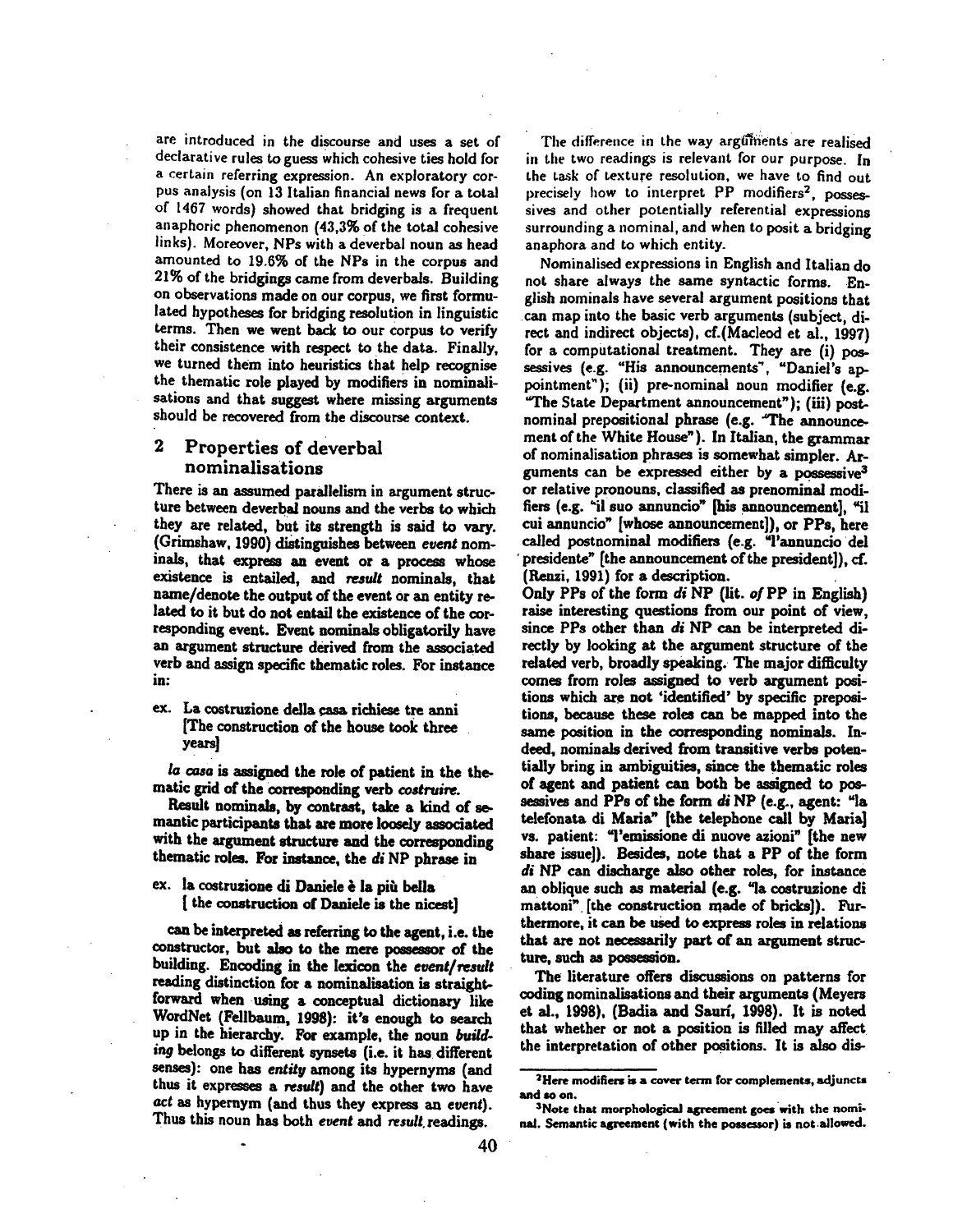cussed the status of 'optional' arguments to nouns. In some sense, these papers try to give 'maximal' descriptions of nominalisations. Our concern is different. We want to identify the texture of a text. Therefore, we want to know when a bridging can be safely posited and how to resolve it. To this aim, 'minimal' descriptions are best suited because they trigger the hypothesis that there is a bridging in a reduced number of cases, with a higher degree of certainty and provide precise information for its resolution. We capitalise on the observation that in the interpretation Of a nominalisation there are preferences in the assignment of a certain thematic role in a certain context, and that one of the basic complements appears to be singled out. This type of preference is different from the distinction between obligatory and optional complements. We describe this situation via the notion of *favourite argument*  which has semantic and syntactic facets:

 $\zeta$ 

- From a semantic point of view, the notion of favourite captures the following idea. For each nominal, there is a thematic role (the favourite argument) that must be assigned for the referent to be correctly situated within the discourse context. For example, for the Italian nomi*nal costruzione* (construction) derived from the verb *costruire (to* construct) the favourite is the thematic role of patient. In the sentence:
	- ex. La costruzione della casa richiese tre anni. [The construction of the house took three years.]

the patient (i.e. the house) is essential for the interpretation of the sentence. Were it miss ing, as in "La costruzione richiese tre anni", we • would be forced to search in the previous discourse for a coreference or a bridging link on the construction.

We hypothesize that the favourite role is unique, even if not necessarily the same for all nominals. It can be overtly assigned, by mapping it into the unique argumental position realised, provided it is of a compatible form<sup>4</sup>, or into one of the arguments if there are more. Otherwise, one must assume that there is an understood relation of coreference or bridging. Given our hypothesis that the favourite role is unique and provides the minimal and sufficient information to recover the cohesive texture of discourse, no bridging is posited on arguments other than the favourite.

Evidence in support of a unique favourite comes from the consistent preference recorded in naturally occurring instances, and from the use of

recovering strategies in case of potential mismatches between the favourite's qualification and world knowledge. For instance, in "la costruzione di Daniele richiese tre anni" [the construction of Daniele took three years], the predicate forces a reading as event of the deverbal. The favourite is the role of patient, whereas world knowledge would prompt the role of agent for *di Daniele.* As a matter of fact, the primary interpretation of this sentence is something like 'the construction of the statue portraying Daniele ...', which accommodates the role of patient.

From a syntactic point of view, the notion of favourite expresses the fact that there must be an explicit or implicit modifier to which the favourite thematic role is assigned. Both possessires and PPs of the form *di* NP are compatible forms for the semantic favourite, but in case of competition, the PP is preferred. The favourite position is the one closest to the noun.

Our notion of favourite argument differs from the notion of core thematic role in (Barker, 1995) in at least three respects. First, the favourite does not identify a role discharged by the deverbal itself, as it is the case of the core role. Instead, it expresses a condition applying to a (overt or covert) modifier ofthe deverbal. Second, it is not used to encode the distinction between event and result readings of the deverbal. Indeed, such a distinction is presupposed for the favourite to be computed. Third, it identifies a participant in the relation expressed by the deverhal. Moreover, the favourite does not identify the relation itself via the instantiation of the event variable, for the cases of event reading, nor the role that is discharged by the deverbal, for the result reading, as in (Barker, 1995). Note that this last point does not preclude the possibility of having event positions in the argument list of the predicate representation of the corresponding verb.

#### 2.1 Heuristics for thematic roles assignment

Starting from observations made on our corpus of Italian financial news, we define heuristics for the identification of the semantic favourite using aspectual information. Beside the event/result dichotomy, we further distinguish results as originating from stative (to know) or eventive (to construct) predicates. We also distinguish eventives where the existence of a participant is affected by the existence/happening of the event described by the predicate *(to construct*  a house) from eventives where it is not (to cap*ture a lion).* Let's call the former an E(xistence) A(ffecting) type of predicate. Our hypothesis is that this distinction is more relevant than other aspectual

<sup>&</sup>lt;sup>4</sup>Selectional restriction or other semantic checks are used to test compatibility. An example of non-compatible form is *to coltsmzione d; ie~* [the construction of yesterdsy].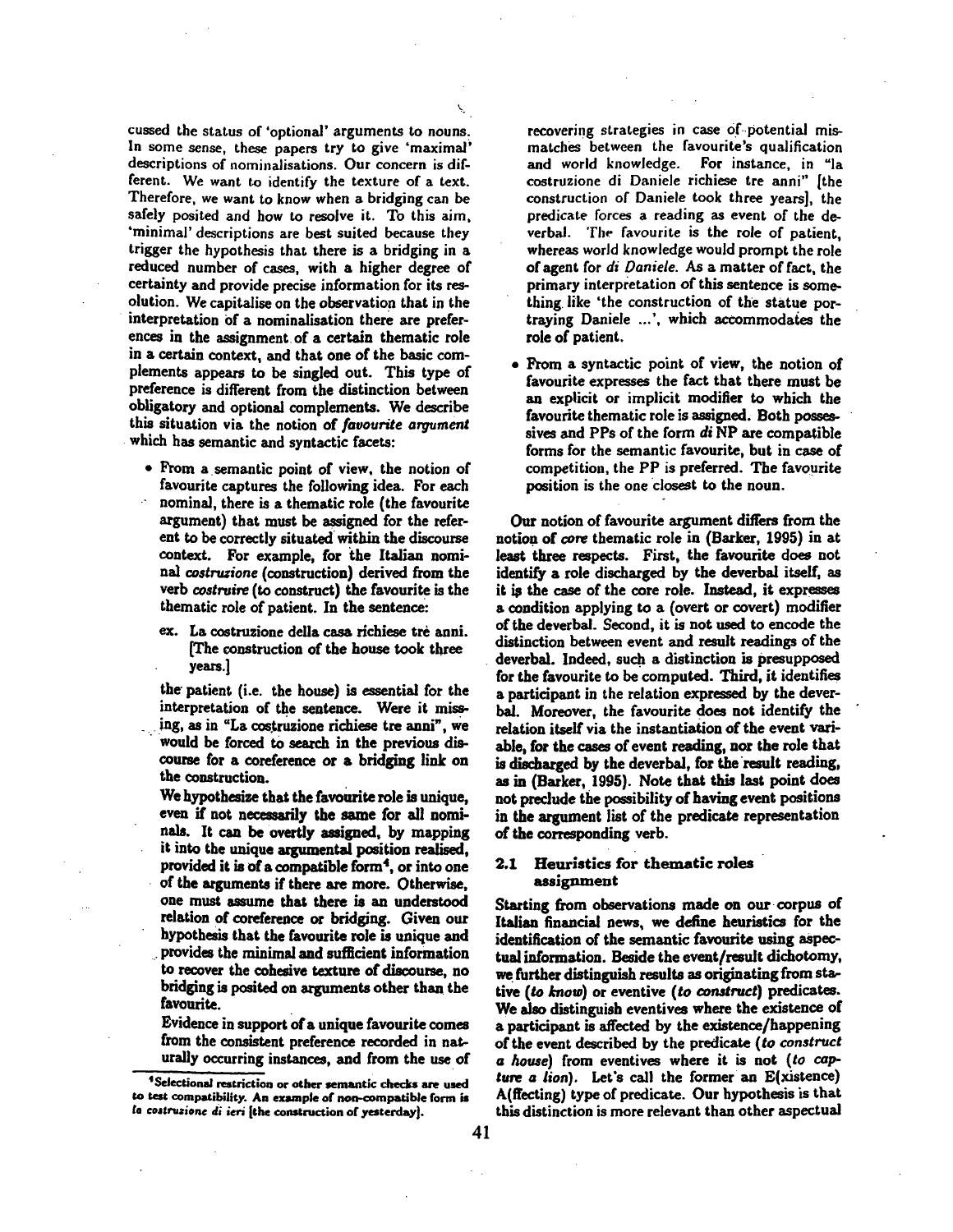subspecifications because we are concerned with referential issues.

We worked out the following heuristics for the interpretation of modifiers:

- Whenever there are several PP modifiers, the favourite thematic role must be assigned to the modifier closest to the nominal which has a compatible form. World knowledge tells us that *collegio and convento are* collective entities that can be agent in an event'of construction or buildings and hence be patient. However, the following example allows only the interpretation of patient for *collegio.* 
	- ex. La coetruzione del collegio del convento [The construction of the boarding school of the convent]

As for *convento,* it can be the agent or the possessor.

- In the absence of a modifier that can act as the favourite, there must be coreference or a bridging anaphora on the favourite.
- For a nominalisation which is a result: If it is an EA predicate, the nominal denotes the entity affected by the event, e.g. the patient, and the corresponding theta role cannot be discharged overtly. The search space for the interpretation of the modifiers is pruned accordingiy. The favourite is the agent but, because a result is an object and not an event, other relations such as possession cannot be ruled out:
	- ex. La costruzione di Maria venne giudicata come la più solida.

[The construction of Maria was considered as the firmest.]

If it is not an EA predicate, then patient is the first role to be discharged in the case of an eventive predicate.

ex. La cattura di Mario ci sorprese. [the capture of Marie surprised us.]

In the case of a stative predicate, a modifier is more likely to discharge the role of agent/possessor.

- ex. La conoscenza di Daniele è sconfinata. [Daniele's knowledge is unlimited.]
- For a- nominalisation which is an *event* the role assigned to the direct object of the corresponding predicate must be discharged by the favourite<sup>5</sup> and it is discharged by a PP of form di NP.

ex. La Costruzione della casa fu lunga e laboriosa. [The construction of the house was long and tiresome.]

If there are more than one PP modifier, the PP discharging the patient role occurs closest to the nominal.

in cases where a deverbal nominalisation may have in principle both result and event readings, as in the case of *costruzione,* some additional aspectual or semantic information can help to discriminate the reading occurring in the discourse context under consideration:

- Modifiers may have discriminating power: If there is a modifier that can be identified as the patient (we can use standard selectionai restrictions such as animate...), then the reading as result is ruled out, as in:
	- ex. La costruzione della casa ... [The construction of the house ... ]

On the contrary, if there is a single modifier, which is a PP of form *di* NP, that can be identified unambiguously as the agent, then the nominal is a result, as in:

- ex. La costruzione del bambino... [The construction of the child... ]
- 0 ff information on the role of the modifiers helps in interpreting/identifying the type of nominal and vice versa, we fall in a bit of a circular process. However, sometimes the discriminating power of predicates can help in disambiguating the word sense. If the predication is about the temporal dimension, then the reading as result can be ruled out, as in the *building was slow.*  If the predication is about the physical/spatial dimension, then the nominal is a result, as in *the building is high.*

#### 2.2 Corpus based verification of the heuristics

The exploratory corpus analysis we conducted on Italian financial news confirmed the validity of the linguistic hypothesis given above. Texts were annotated systematically with an SGML tagging: for each deverbal nominalisation the reading (whether event or result) and aspectual class (whether state, activity, accomplishment or achievement) are marked, and for each corresponding moditier, its linguistic form and its thematic and syntactic role with respect to the originating verb are specified. See figure 1 for a sample of annotated text.

Contrary to what we expected, the corpus analysis revealed that the aspectual class does not contribute significantly to the positing and resolving of

**SFor** the sake of brevity, let's assume that it is always the patient.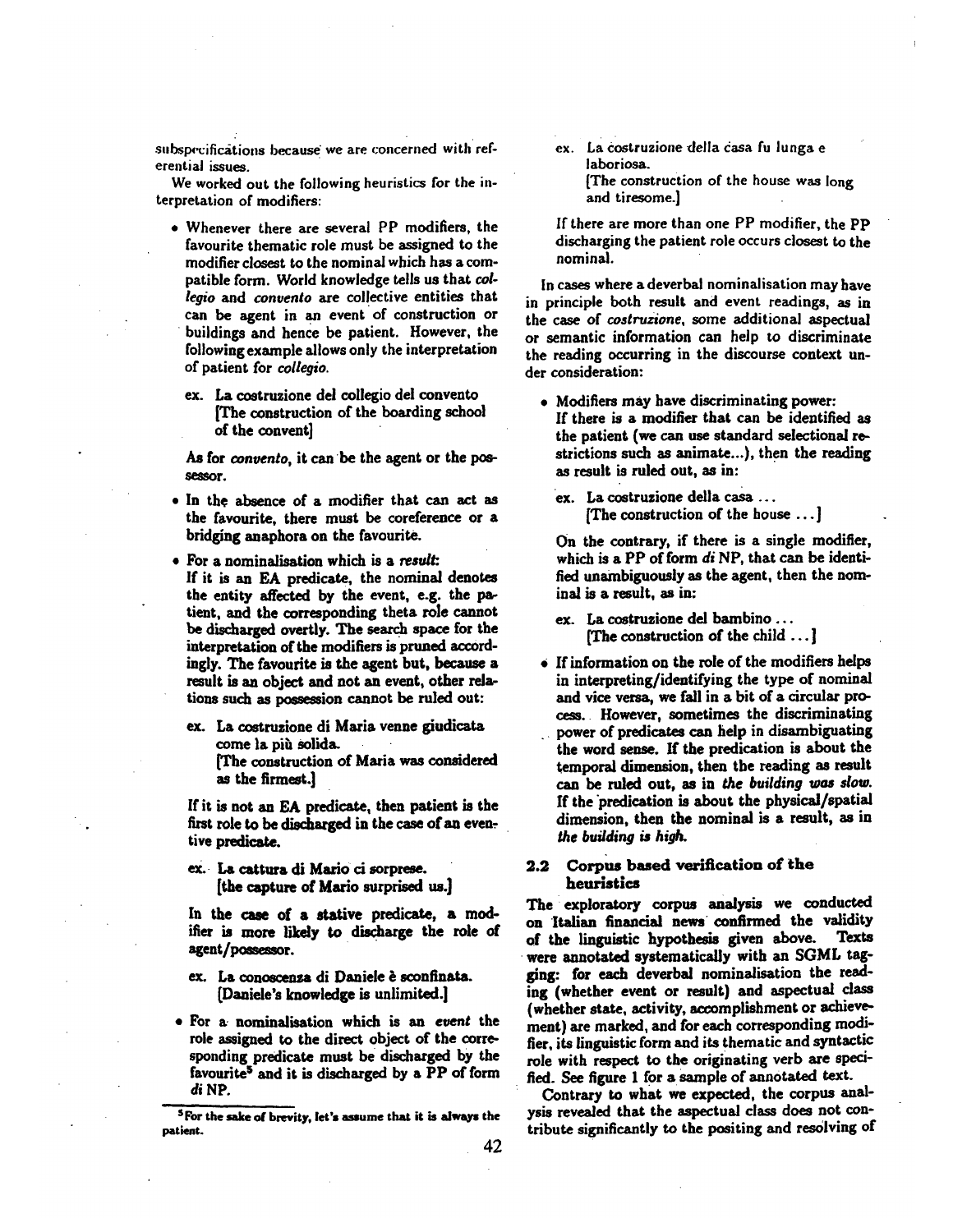$\leq$ news id = "10" > La Banca Agricola Mantovana ha deliberato di dar corso ad  $\langle np \rangle$  id = 60 > una <head type = "event" aspect = "accomplishment" > emissione </head> <pp prep  $=$  "di" theta  $=$  "patient" syntax  $=$  "directobject" > di obbligazioni non convertibili </pp> <pp prep = "di" theta = "measure" syntax = "adjunct" > dell' importo complessivo di 100 miiiardi di lire </pp> </np> ...... L' <head type = "event" aspect = "activity" > offerta </head>  $\langle np \rangle$  partirà dal prossimo 14 ottobre.  $\langle n$ ews $\rangle$ 

Figure 1: Sample of annotated text.

bridgings, given that the event/result distinction is a sufficient predicting factor. Table 1, summarizes our corpus-based findings.

In the table, under the column "other" we have grouped occurrences of deverbal nominalisations whose analysis falls outside the scope of this research. They are coreferential anaphora, specific references, generic references, nominals with *di* PP expressing the only obligatory thematic role, nominals with bridging on the only obligatory thematic role.

## **3** Computational use of the **heuristics for positing and**  resolving bridging

The heuristics described above can be profitably exploited in a system for automatic information extraction to improve the efficacy of the texture resolution module.

The Texture Resolution Module (TRM) we developed in connection with the FACILE project tries to identify the reference function that each NP plays in a text (anaphora, generic reference, specific reference, iota (unique) reference, predicative function) and tries to guess possible cohesive ties (Not and Zancanaro, 1998). The key idea underlying the TRM design is to consider the process of texture resolution as a three step process:

- I. for each referring expression, determine the reference function which may apply according to the linguistic form of the NP (for example, pronouns are never considered as potential iotas);
- 2. for each guess of anaphoric reference function. look for potential antecedents (coreference is tried first; if this search fails or is not satisfactory, try other cohesive ties, like bridging or coclassification):
	- (2.a) select the search space where to look for antecedents;
	- (2.b) collect all the entities in the search space which can be taken as referent for the con-

sidered expression. Different tests are applied, for example checking semantic compatibility and eliminating redundant solutions;

- 3. for each sentence,
	- (3.a) test the compatibility of the guesses made separately on each referring expression wrt intrasentential constraints (for example, Ccommand and contraindexing);
	- (3.b) order the alternative guesses according to intersentential preferences (like centering).

The heuristics presented in §2.1 can be used to refine step 2 in the algorithm:

- 2. for each guess of anaphoric reference function:
	- if the NP is a deverbal nominalisation then:
		- -look for potential antecedents for a coreference.
		- If a hypothesis of coreference could not be verified (or is too weak for the TRM to be completely satisfied with it), then look for possible bridgings. As a first step, look in the conceptual dictionary and:
		- A ) If the nominaiisation has only one possible reading (either result or event) then apply the appropriate heuristics for interpreting modifiers:
			- if a compatible modifier is found that discharges the favourite, then no other bridging relations are looked for;
			- if there are no compatible modifiers, so that the favourite role cannot be discharged, a bridging is guessed and the potential antecedent is looked for in the previous discourse as in steps (2.a) and  $(2.b)^6$ ;
		- B ) If the deverbal nominalisation can have both result and process readings, then:
			- verify whether semantic checks on the modifiers or other aspectual information help to discriminate between the two readings, using the heuristics. If a discrimination succeeds, then proceed to step [A].
		- otherwise, try to guess possible bridgings for both result and process readings.

<sup>6</sup>For the sake of simplicity, the discussion focusses only on anaphoric links. However, these observations can be generalized to cataphora too.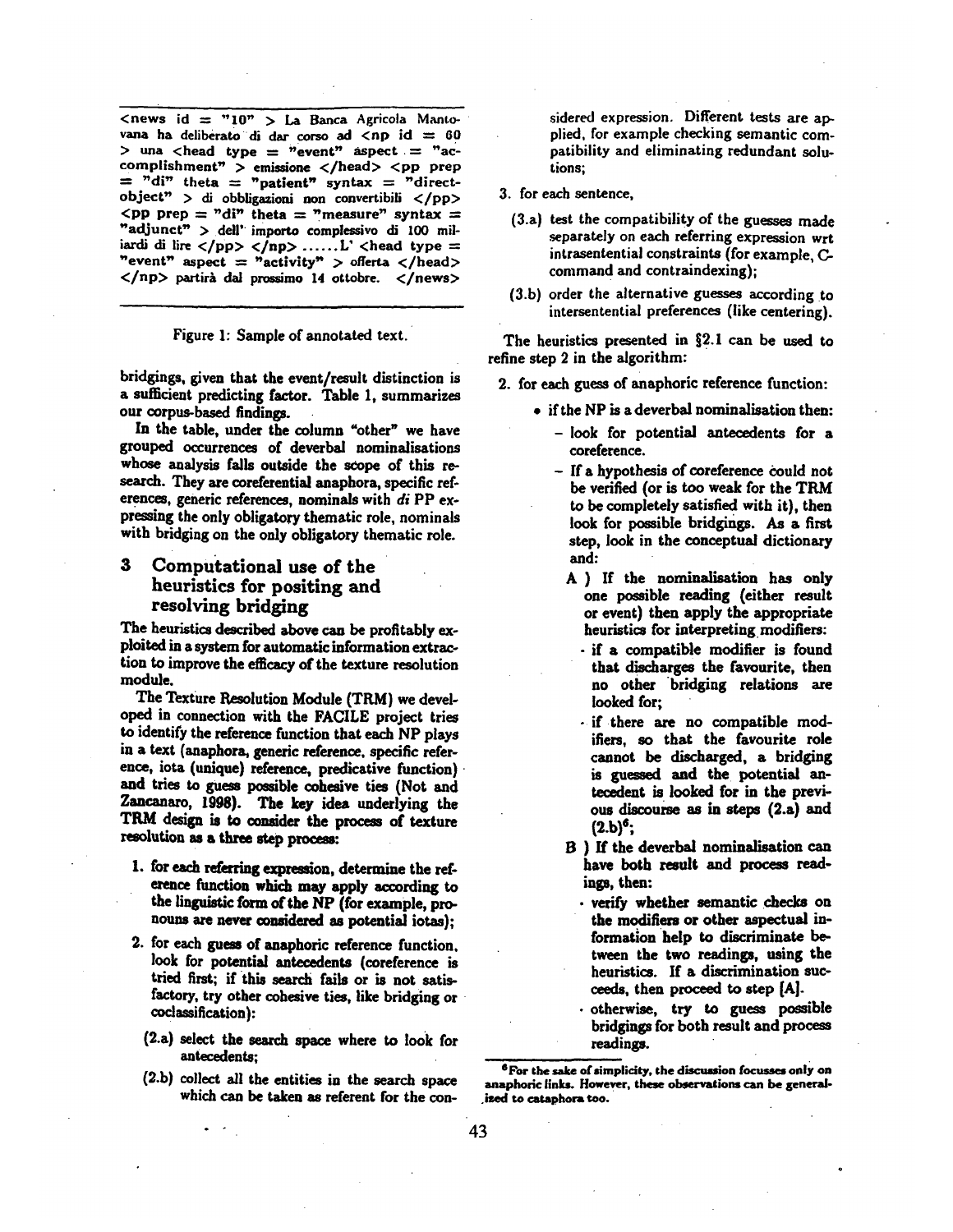|                              | agent in favourite<br>position as di PP | patient in favourite<br>position as di PP | bridging<br>on agent | bridging<br>on patient | other | total |
|------------------------------|-----------------------------------------|-------------------------------------------|----------------------|------------------------|-------|-------|
| result, EA                   |                                         |                                           |                      |                        |       |       |
| result, not EA<br>(eventive) |                                         |                                           |                      |                        |       | 10    |
| event                        |                                         |                                           |                      |                        | 13    | 39    |
| ambiguous                    |                                         |                                           |                      |                        |       |       |
| agentive                     |                                         |                                           |                      |                        |       |       |
| total                        |                                         | 20                                        |                      |                        | 32    |       |

- Table 1: Corpus analysis results.
- else, proceed as usual, looking for potential antecedents:
- **(2.a)**  select the search space where to look for antecedents;
- **(2.b)**  collect all the entities in the search space which can be taken as a referent for the considered expression. Different tests are applied, for example, to check for the semantic compatibility and to eliminate redundant solutions;

# **4 Conclusion and Future work**

This paper presents an extension of computational approaches to bridging in deverbal NPs that use the verb argument structure. Unlike other works on nominalisations which aim at a full description of the status of each argument in the deverbal noun, our approach is mainly concerned with the coding of the 'minimai' information which is necessary for safely positing and resolving bridging phenomena. Minimal descriptions are best suited for our computational task because they trigger the hypothesis that there is s bridging in a reduced number of cases, with a higher degree of certainty and provide precise information for its resolution.

For a deeper evaluation of the effectiveness of the heuristics presented here, we plan to extend our texture resolution algorithm according to the computational rules described in section 3, in order to run verification tests on a larger corpus. In this second phase, additional effort will be invested for the annotation of separate training and test corpus which will be used for a more objective evaluation of precision and recall. Another issue we would like to investigate is the extension of our notion of favourite to other cases of nominal roles, for example meronyms and attributes. This would not require additional annotation in the lexicon, given that in a conceptual dictionary like WordNet meronyms are already present and there are plans to insert attributes (Fellbaum, 1998).

## References

Asher, Nicholas and Alex Lascarides. 1998. Bridging. Technical report, HCRC.

..~- •

- Badia, Toni and Roser Saurf. 1998. The representation of syntactically unexpressed complements to nouns. In *Proceedings of the Coling-A CL98 work. shop on "The Computational Treatment of Nominals', pages* 1-9, Montreal.
- Barker, Chris. 1995. *Possessive Descriptions. CSLI*  Publications, Stanford CA.
- Bce, Johan, Paul Buitelaar, and Anne-Marie Mineur. 1995. Bridging as coercive accommodation. In Mansndhar et al., editor, *Proceedings of the workshop on "Computational Logic for Natural Language Processing',* Scotland.
- Fellbanm, Christiane. 1998. *WordNat: an doctronic lexical database.* MIT Press, Cambridge, MA.
- Grimshaw, Jane. 1990. *Argument structure. MIT*  Press, Cambridge, MA.
- Grosz, Barbara and Candace Sidner. 1998. Lost intuitions and forgotten intentions. In Marilyn Walker, Aravind Joshi, and Ellen Price, editors, Centering in Discourse. Oxford University Press, pages **39-51.**
- Halliday, M.A.K. and Ruqaiya Hasan. 1985. Lan*guage, context and text: Aspects of language in a social-semiotic perspective.* Deakin University Press.
- Macleod, C., A. Meyem, B. Grishman, L. Barrett, and B. Reeves. 1997. Designing a dictionary of derived nominals. In *Proceedings of Recent Advances in Natural Language Processing,. Tsigov*  Chark, Bulgaria, September.
- Meyere, Adam, Catherine Mscleod, Roman Yangarber, Ralph Grishman, Leslie Barrett, and Ruth Reeves. 1998. Using NOMLEX to produce nominalizations patterns for information extraction. In *Proceedings of the Coling-ACL98 workshop* on "The Computational Treatment of Nominals", pages 25-32, Montréal.
- Not, Elena and Massimo Zancanaro. 1998. The texture resolution module: a general-purpose customizable anaphora resolutor. Technical report,